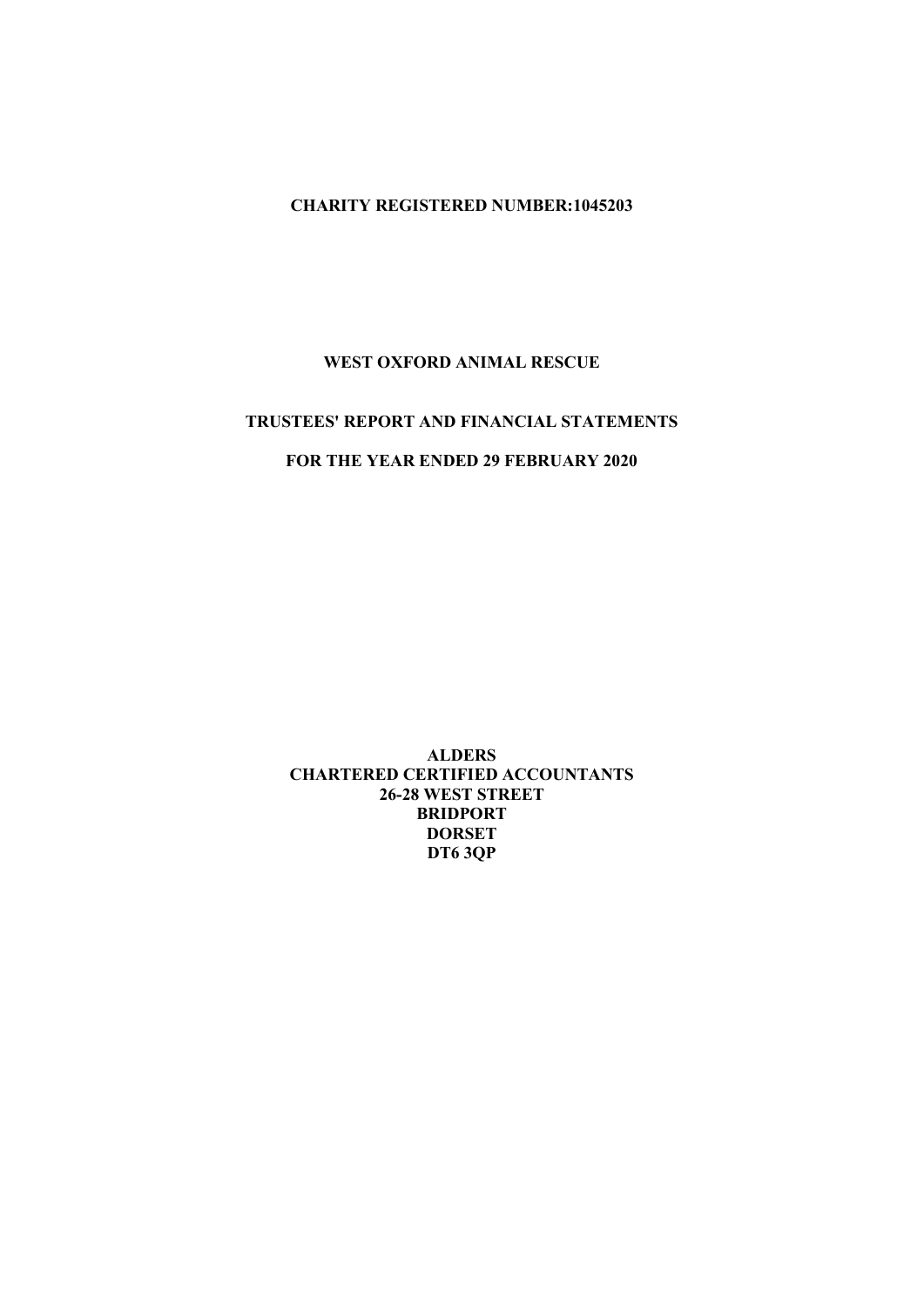# LEGAL AND ADMINISTRATIVE INFORMATION

| <b>Registered Charity Number:</b> | 1045203                                                                                                      |
|-----------------------------------|--------------------------------------------------------------------------------------------------------------|
| Chairman:                         | Mrs Janet Fisher                                                                                             |
| Treasurer:                        | Mr Jim Lilley                                                                                                |
| <b>Trustees:</b>                  | Mrs Janet Fisher<br>Mr Jim Lilley<br>Mr Tom Ward<br>Mrs Nichola Lilley                                       |
| <b>Registered Office:</b>         | 18 Sweetmans Road<br>Botley<br>Oxford<br>OX2 9BA                                                             |
| <b>Accountants:</b>               | Alders<br><b>Chartered Certified Accountants</b><br>26-28 West Street<br><b>Bridport</b><br>Dorset<br>DT63QP |
| <b>Bankers:</b>                   | <b>Barclays Bank</b><br>93 High Street<br>Wheatley<br>Oxford<br>OX33 1XL                                     |
|                                   | Lloyds Bank<br>19 The Square<br>Elms Court<br><b>Botley</b><br>Oxford<br>OX2 9LJ                             |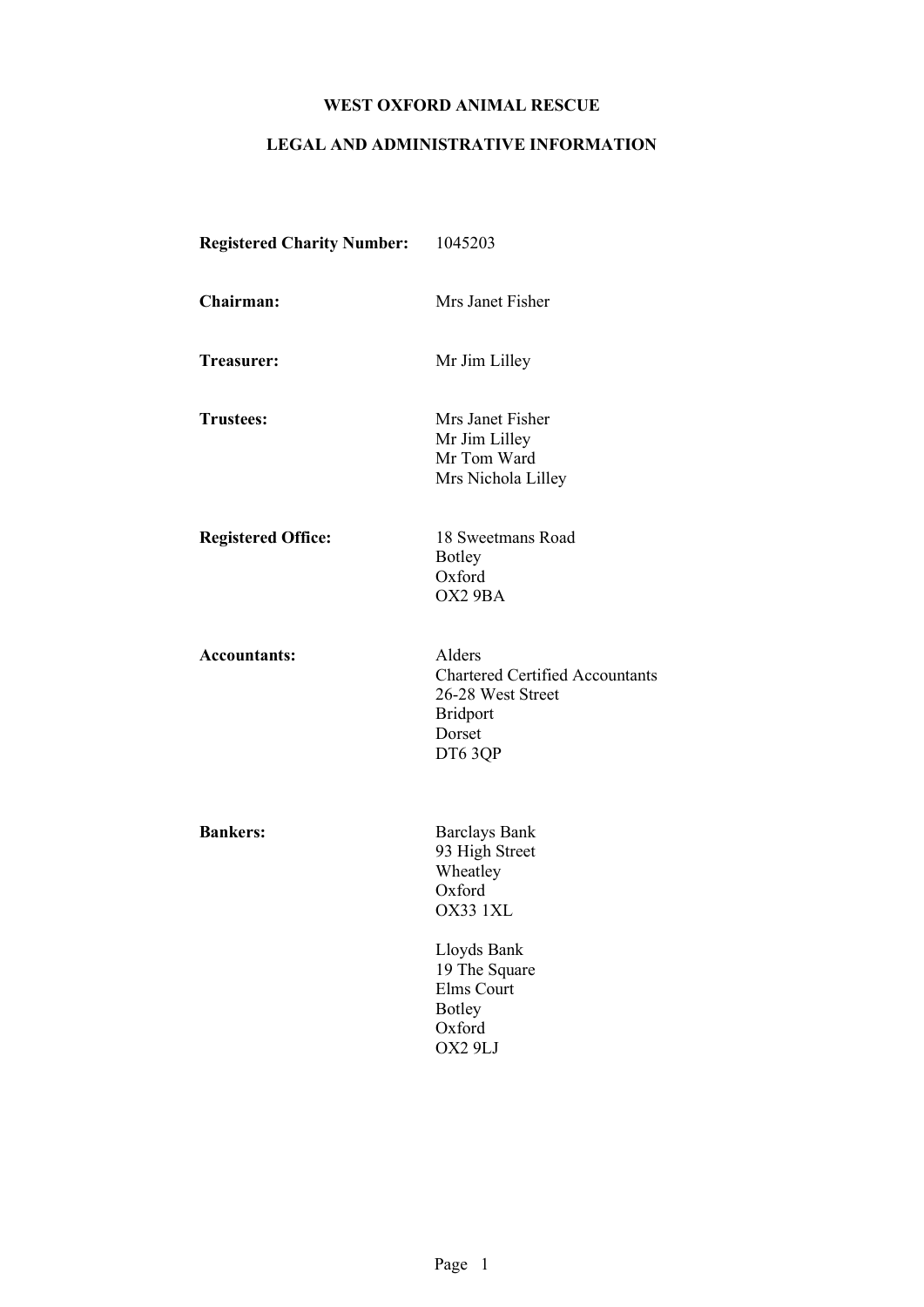### TRUSTEES' ANNUAL REPORT

#### FOR THE YEAR ENDED 29 FEBRUARY 2020

The Trustees present their report and the financial statements of the charity for the year ended 29 February 2020. The trustees have adopted the provisions of the Statement of Recommended Practice (SORP) "Accounting and Reporting by Charities" (FRS102) in preparing the annual report and financial statements of the charity.

#### Structure, Governance and Management

Governing document

The charity is governed by its trust deed dated 5 March 1995.

Organisation

A board of trustees administers the charity.

Objectives and activities

The principal activities of the charity are to relieve the suffering of sick and abandoned animals.

The charity also provides shelter and care for such animals until a suitable home can be found.

#### Achievements and performance

The trustees are pleased to acknowledge the receipt of £75,0000 from the estate of Mr D R Edwards. This generous legacy will help fund and secure the ongoing work of the charity in the current year, when income from other sources have been dramatically reduced.

#### Financial review

The charity has achieved a surplus of £52,330 in the year. This result has been achieved in no small part due to the legacy referred to above.

Continued . . . .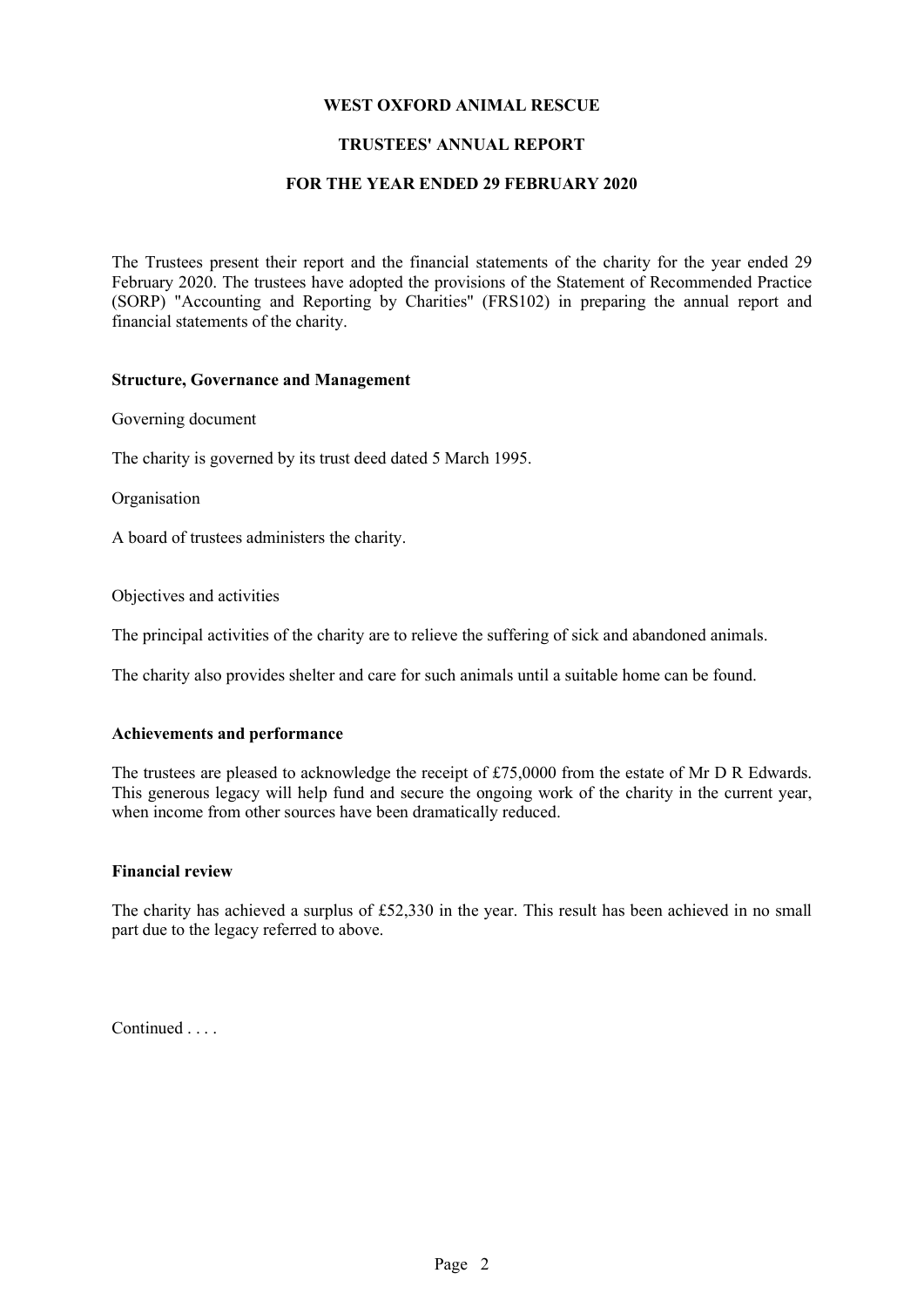#### TRUSTEES' ANNUAL REPORT (Continued)

#### FOR THE YEAR ENDED 29 FEBRUARY 2020

#### Accounting and reporting responsibilities

The trustees are responsible for preparing the Trustees' Annual Report and the financial statements in accordance with applicable law and United Kingdom Accounting Standards (United Kingdom Generally Accepted Accounting Practice).

The law applicable to charities in England and Wales requires the trustees to prepare financial statements for each financial year which give a true and fair view of the state of affairs of the charity and of the incoming resources and application of resources of the charity for that period. In preparing these financial statements, the trustees are required to:

- select suitable accounting policies and apply them consistently;
- observe the methods and principles in the Charities SORP;
- make judgements and estimates that are reasonable and prudent;
- state whether applicable accounting standards have been followed, subject to any material departures disclosed and explained in the financial statements;
- prepare the financial statements on a going concern basis unless it is inappropriate to presume that the charity will continue in operation.

The trustees are responsible for keeping proper accounting records which disclose with reasonable accuracy at any time the financial position of the charity and enable them to ensure that the financial statements comply with the Charities Act 2011, the Charity (Accounts and Reports) Regulations 2008 and the provision of the trust deed. They are also responsible for safeguarding the assets of the charity and hence for taking reasonable steps for the prevention and detection of fraud and other irregularities.

Approved by the trustees on 14 December 2020 signed on its behalf by:

Mr Jim Lilley Trustee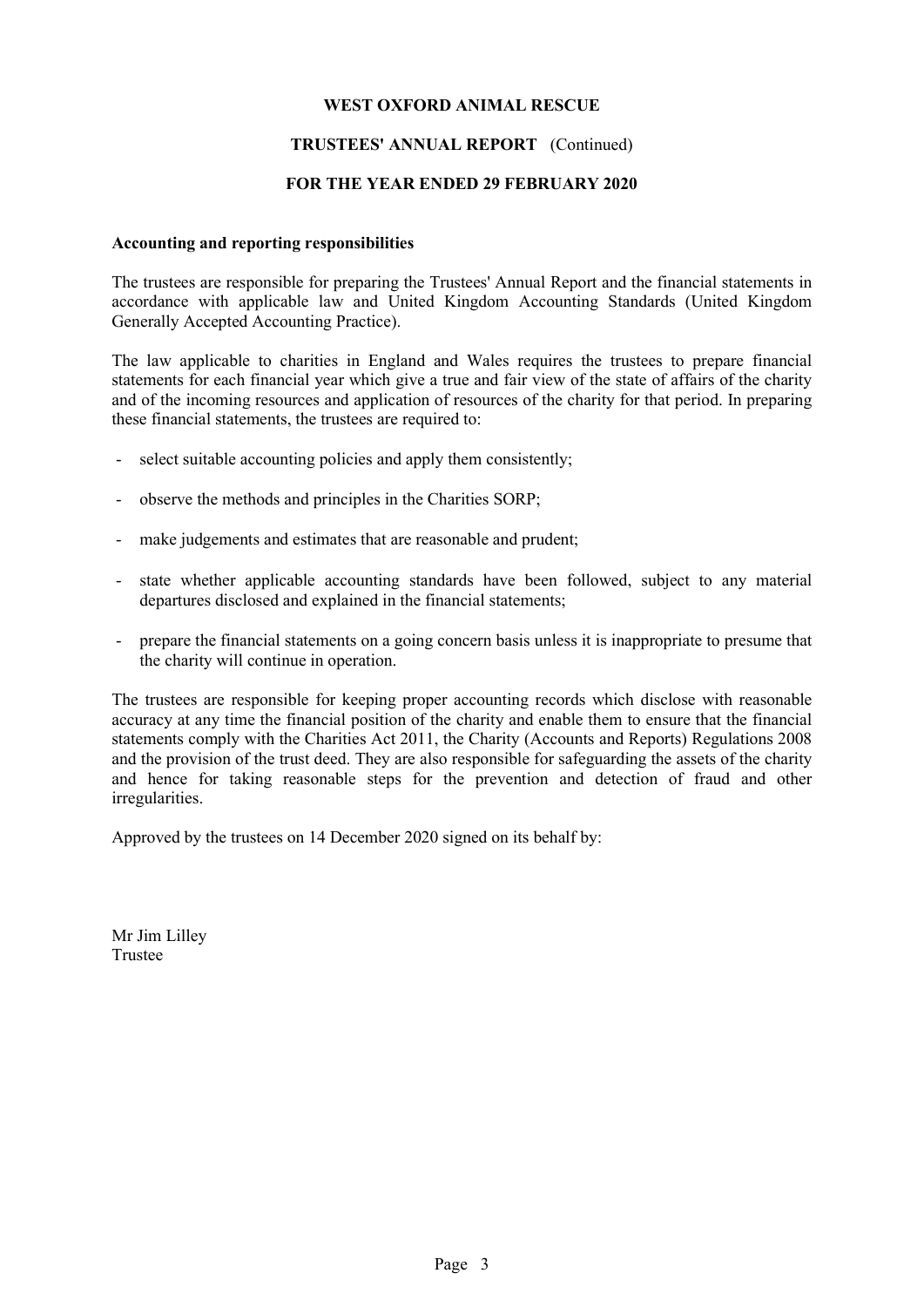### INDEPENDENT EXAMINER'S REPORT

## TO THE TRUSTEES OF WEST OXFORD ANIMAL RESCUE

## FOR THE YEAR ENDED 29 FEBRUARY 2020

I report to the charity trustees on my examination of the accounts of the charity for the year ended 29 February 2020 which are set out on pages 5 to 11.

#### Responsibilities and basis of report

As the charity trustees you are responsible for the preparation of the accounts in accordance with the requirements of the Charities Act 2011 ('the Act').

I report in respect of my examination of the charity's accounts carried out under section 145 of the Act and in carrying out my examination I have followed all the applicable Directions given by the Charity Commission under section 145(5)(b) of the Act.

#### Independent examiner's statement

In connection with my examination, no matter has come to my attention:

1. Which gives me reasonable cause to believe that in any material respect the requirements.

to keep accounting records in accordance with section 130 of the 2011 Act; and

to prepare accounts which accord with the accounting records and to comply with the accounting requirements of the 2011 Act.

have not been met; or

2. to which in my opinion, attention should be drawn in order to enable a understanding of the accounts to be reached.

Alders Chartered Certified Accountants 26-28 West Street Bridport Dorset DT6 3QP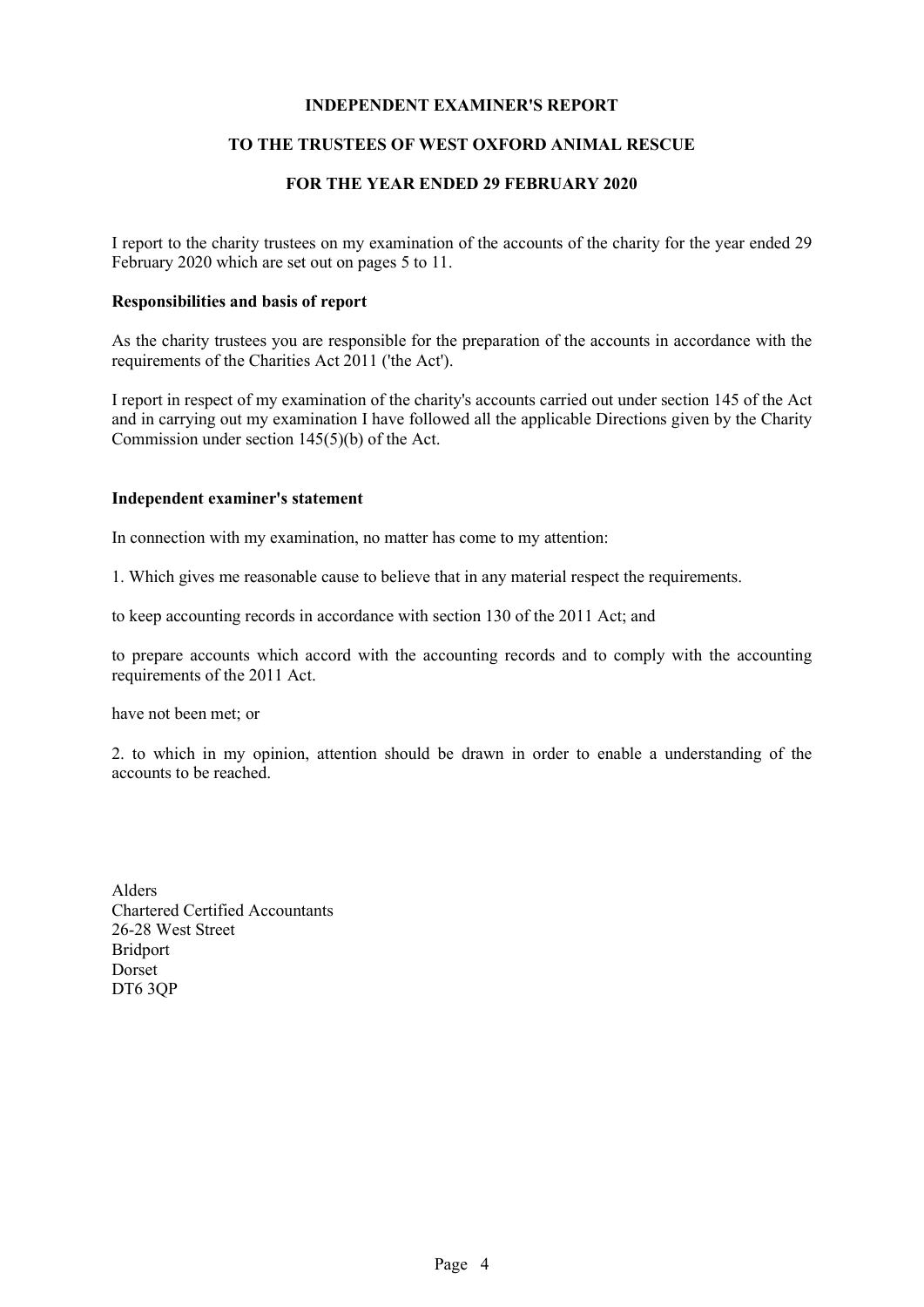## STATEMENT OF FINANCIAL ACTIVITIES

## FOR THE YEAR ENDED 29 FEBRUARY 2020

|                                    | <b>Note</b>    | <b>Unrestricted</b><br><b>Funds</b><br>£ | <b>Total</b><br><b>Funds</b><br>2020<br>$\mathbf f$ | <b>Total</b><br><b>Funds</b><br>2019<br>£ |
|------------------------------------|----------------|------------------------------------------|-----------------------------------------------------|-------------------------------------------|
| Income and endowments from:        |                |                                          |                                                     |                                           |
| Donations and Legacies             |                | 85,864                                   | 85,864                                              | 21,281                                    |
| Charitable activities              |                | 40,372                                   | 40,372                                              | 42,413                                    |
| Other trading activities           |                | 697                                      | 697                                                 | 1,009                                     |
| <b>Total income and endowments</b> | $\overline{2}$ | 126,933                                  | 126,933                                             | 64,703                                    |
| <b>Expenditure on:</b>             |                |                                          |                                                     |                                           |
| Raising funds                      | $\overline{3}$ | 1,921                                    | 1,921                                               | 1,876                                     |
| Charitable activities              | $\overline{4}$ | 71,857                                   | 71,857                                              | 52,539                                    |
| Other                              | 5              | 925                                      | 925                                                 | 985                                       |
| <b>Total resources expended</b>    |                | 74,703                                   | 74,703                                              | 55,400                                    |
| Net movement in funds              |                | 52,230                                   | 52,230                                              | 9,303                                     |
| <b>Total funds brought forward</b> |                | 50,773                                   | 50,773                                              | 41,470                                    |
| <b>Total funds carried forward</b> |                | 103,003                                  | 103,003                                             | 50,773                                    |

All income and expenditure derive from continuing activities.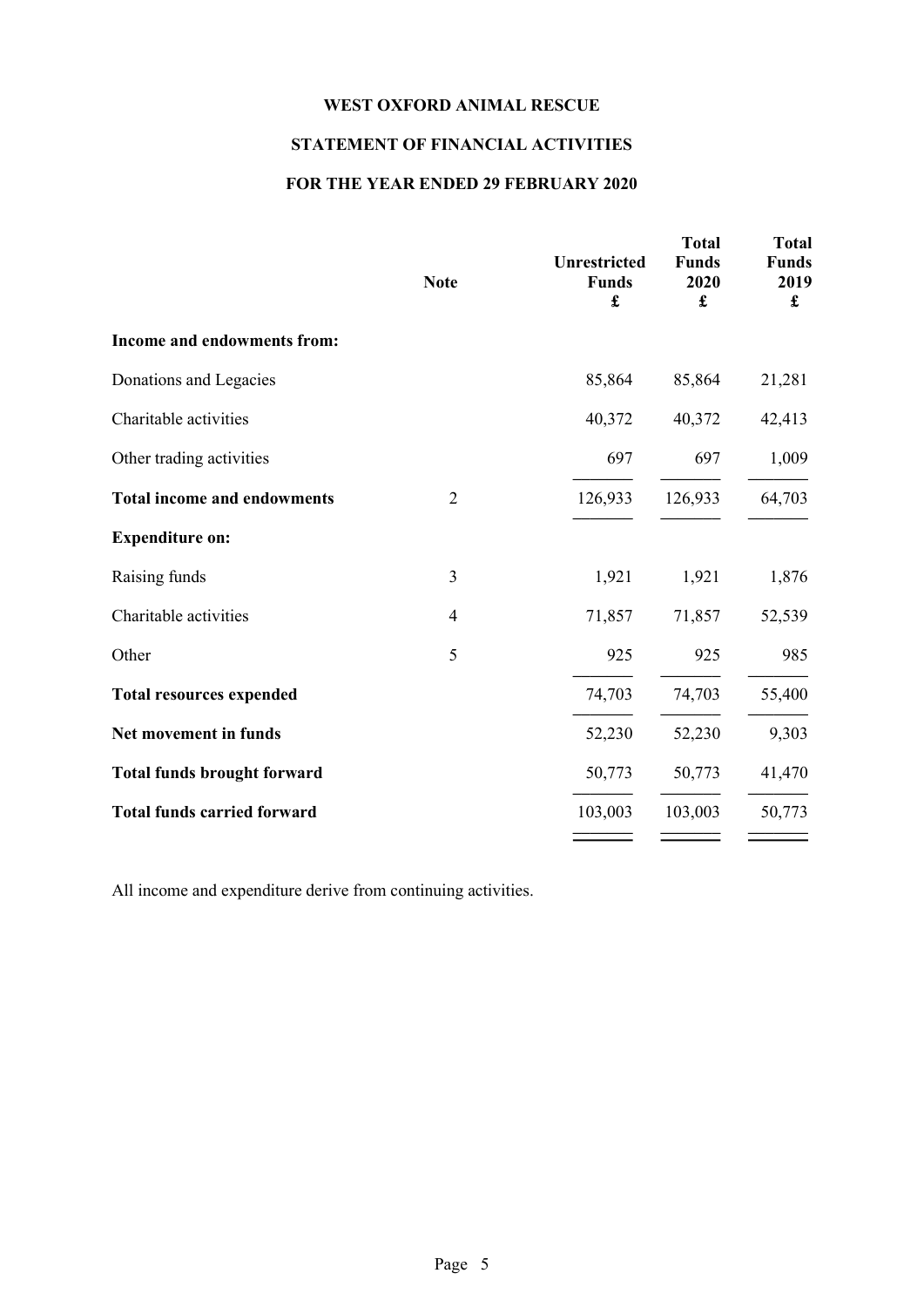## BALANCE SHEET

## AT 29 FEBRUARY 2020

|                                                            | <b>Note</b> | 2020                 |                      | 2019               |                      |
|------------------------------------------------------------|-------------|----------------------|----------------------|--------------------|----------------------|
|                                                            |             | $\pmb{\mathfrak{L}}$ | $\pmb{\mathfrak{L}}$ | $\pmb{\mathbf{f}}$ | $\pmb{\mathfrak{L}}$ |
| <b>Tangible fixed assets</b>                               |             |                      |                      |                    |                      |
| Tangible assets                                            | 6           |                      | 26,839               |                    | 6,564                |
| <b>Current assets</b>                                      |             |                      |                      |                    |                      |
| Debtors<br><b>Bank</b> accounts                            | $\tau$      | 28,510<br>49,143     |                      | 28,573<br>17,824   |                      |
|                                                            |             | 77,653               |                      | 46,397             |                      |
| <b>Creditors</b><br>Amounts falling due within<br>one year | 8           | 1,489                |                      | 2,188              |                      |
| Net current assets                                         |             |                      | 76,164               |                    | 44,209               |
| <b>Total assets less current liabilities</b>               |             |                      | 103,003              |                    | 50,773               |
| Net assets                                                 |             |                      | 103,003              |                    | 50,773               |
| <b>Capital funds</b>                                       |             |                      |                      |                    |                      |
| Unrestricted funds                                         |             |                      | 103,003              |                    | 50,773               |
| <b>Total funds</b>                                         |             |                      | 103,003              |                    | 50,773               |
|                                                            |             |                      |                      |                    |                      |

These financial statements have been prepared in accordance with the Statement of Recommended Practise for Charities and the special provisions FRS102A.

Approved by the trustees on 14 December 2020 and signed on its behalf.

Mrs Janet Fisher

The annexed notes form part of these financial statements.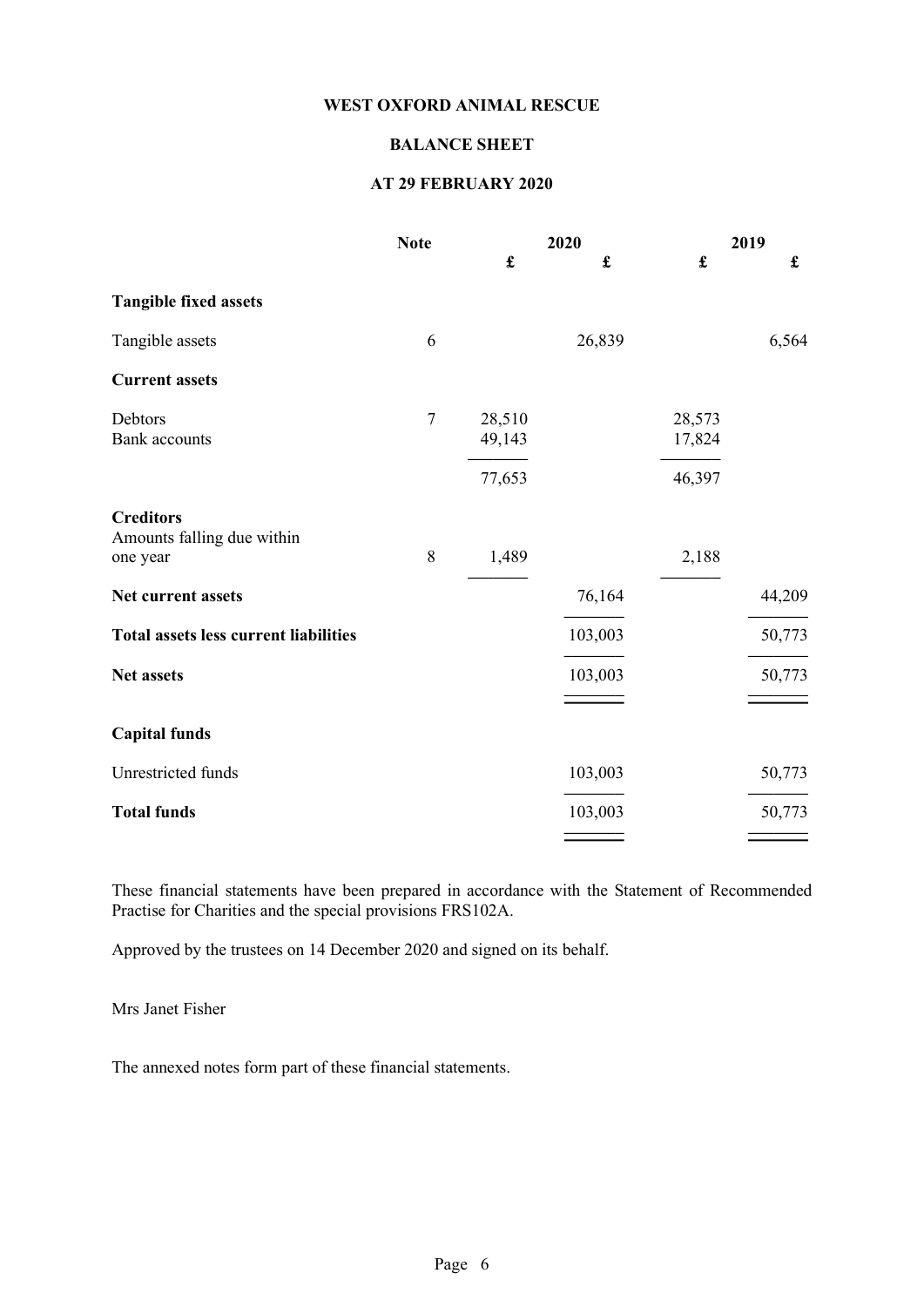## NOTES TO THE FINANCIAL STATEMENTS

#### FOR THE YEAR ENDED 29 FEBRUARY 2020

#### 1. Accounting policies

The charity constitutes a public benefit entity as defined by FRS 102. The financial statements have been prepared in accordance with Accounting and Reporting by Charities: Statement of Recommended Practice applicable to charities preparing their accounts in accordance with the Financial Reporting Standard applicable in the UK and Republic of Ireland (FRS102) issued on 16 July 2014 (as updated through Bulletin 1 published on 2 February 2016), the Financial Reporting Standard applicable in the United Kingdom and Republic of Ireland (FRS102), the Charities Act 2011 and UK Generally Accepted Practice as it applies from 1 January 2015.

The charity has applied Update Bulletin 1 as published on 2 February 2016 and does not include a cash flow statement on the grounds that it is applying FRS 102 Section 1A.

The financial statements are prepared on a going concern basis under the historical convention (modified to include certain items at fair value). The financial statements are presented in sterling which is the functional currency of the charity and rounded to the nearest pound.

The significant accounting policies applied in the preparation of these financial statements are set out below. These policies have been consistently applied to all years unless otherwise stated.

#### Incoming resources

All incoming resources are included in the SOFA when the charity is legally entitled to the income and the amount can be quantified with reasonable accuracy.

#### Resources expended

All expenditure is accounted for on an accruals basis and has been classified under headings that aggregate all costs related to the category Where costs cannot be directly attributed to particular headings they have been allocated to activities on a basis consistent with use of the resources.

#### Tangible fixed assets and depreciation

Tangible fixed assets are stated at cost less depreciation

Depreciation is provided at rates calculated to write off the cost or valuation of fixed assets, less their estimated residual value, over their expected useful lives on the following bases:

| Motor vehicles        | 25% reducing balance basis |
|-----------------------|----------------------------|
| Fixtures and fittings | 20% reducing balance basis |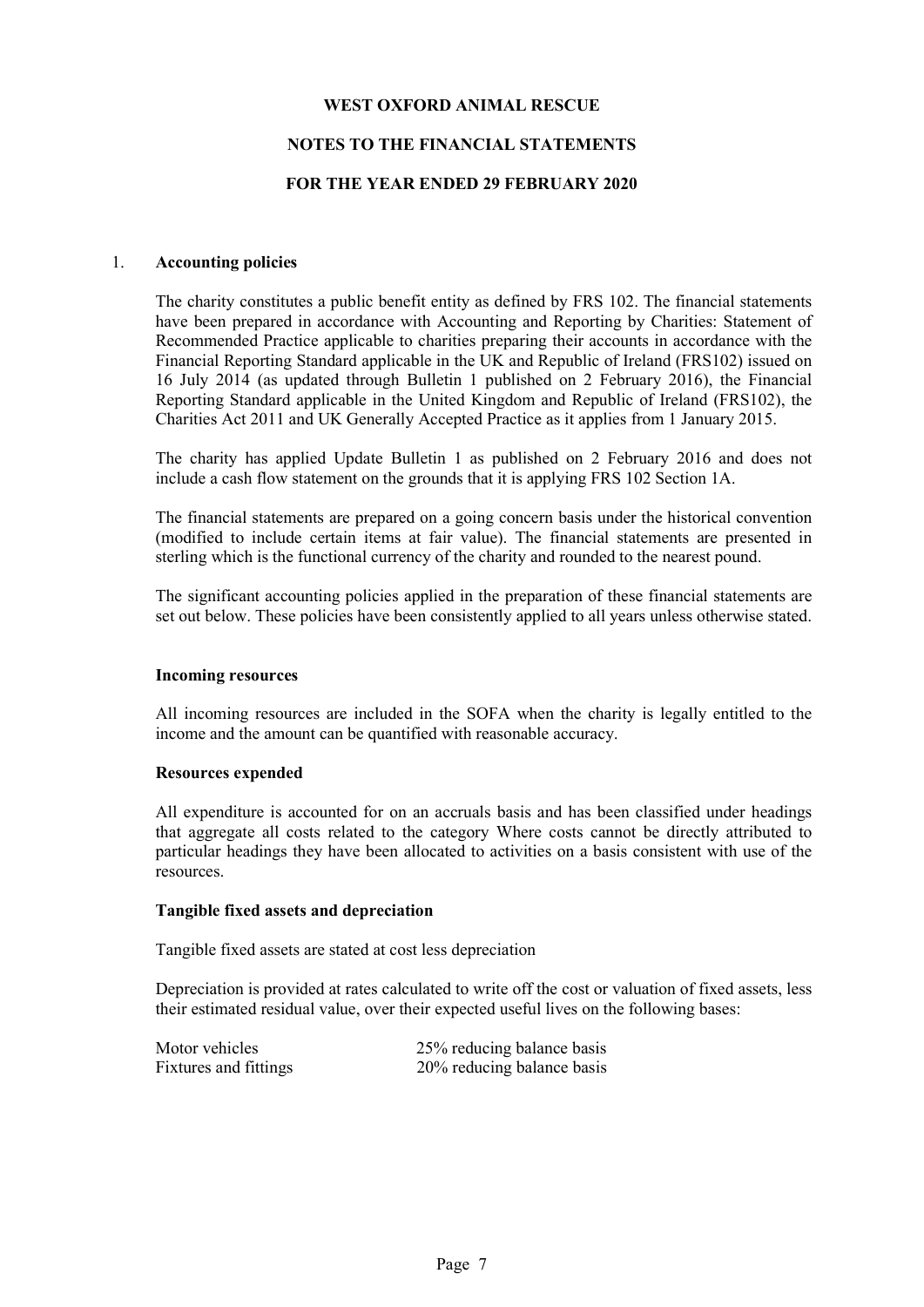# NOTES TO THE FINANCIAL STATEMENTS (Continued)

# FOR THE YEAR ENDED 29 FEBRUARY 2020

## 2. Income

|    |                                         | Unrestricted<br><b>Funds</b><br>2020<br>$\pmb{\mathfrak{L}}$ | <b>Total</b><br><b>Funds</b><br>2020<br>$\pmb{\mathbf{f}}$ | <b>Total</b><br><b>Funds</b><br>2019<br>$\pmb{\mathfrak{L}}$ |
|----|-----------------------------------------|--------------------------------------------------------------|------------------------------------------------------------|--------------------------------------------------------------|
|    | <b>Donations and legacies</b>           |                                                              |                                                            |                                                              |
|    | Donations and Grants<br>Rehoming income | 78,891<br>6,973                                              | 78,891<br>6,973                                            | 12,151<br>9,130                                              |
|    |                                         | 85,864                                                       | 85,864                                                     | 21,281                                                       |
|    | <b>Charitable activities</b>            |                                                              |                                                            |                                                              |
|    | Shop sales<br>Disposal of rags          | 35,914<br>4,458                                              | 35,914<br>4,458                                            | 39,009<br>3,404                                              |
|    |                                         | 40,372                                                       | 40,372                                                     | 42,413                                                       |
|    | Other trading activities                |                                                              |                                                            |                                                              |
|    | Fundraising                             | 697                                                          | 697                                                        | 1,009                                                        |
|    |                                         | 697                                                          | 697                                                        | 1,009                                                        |
| 3. | <b>Expenditure on raising funds</b>     |                                                              |                                                            |                                                              |
|    |                                         | 2020<br>$\pmb{\mathfrak{L}}$                                 |                                                            | 2019<br>£                                                    |
|    | Advertising<br>Fundraising events       | 1,811<br>110                                                 |                                                            | 1,635<br>241                                                 |
|    |                                         | 1,921                                                        |                                                            | 1,876                                                        |

––––––– –––––––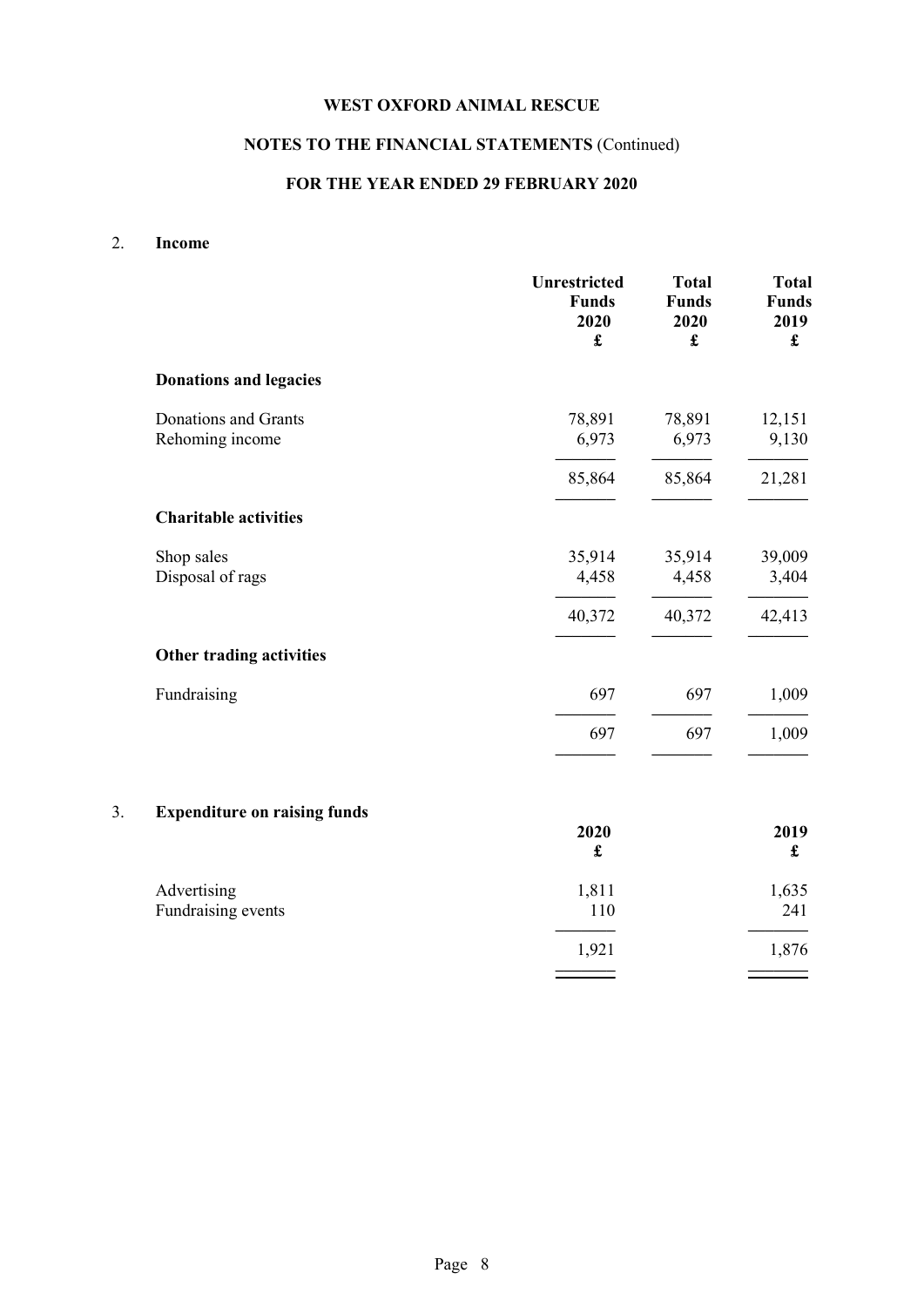# NOTES TO THE FINANCIAL STATEMENTS (Continued)

# FOR THE YEAR ENDED 29 FEBRUARY 2020

# 4. Expenditure on charitable activities

|                                       | 2020<br>£ | 2019<br>£ |
|---------------------------------------|-----------|-----------|
|                                       |           |           |
| Food, livery and care                 | 15,908    | 14,721    |
| Veterinary fees                       | 11,139    | 6,702     |
| Stable fees                           | 17,525    | 4,507     |
| Rent and other property costs         | 16,343    | 17,371    |
| Motor and travel                      | 2,396     | 2,682     |
| Telephone and office costs            | 1,630     | 1,448     |
| Property repairs                      | 2,966     | 3,234     |
| Other costs                           | 507       | 568       |
| Depreciation and disposal adjustments | 3,443     | 1,306     |
|                                       | 71,857    | 52,539    |
|                                       |           |           |

# 5. Other costs

|                | 2020<br>ىق | 2019<br>ىق |
|----------------|------------|------------|
| Examiners fees | 925        | 985        |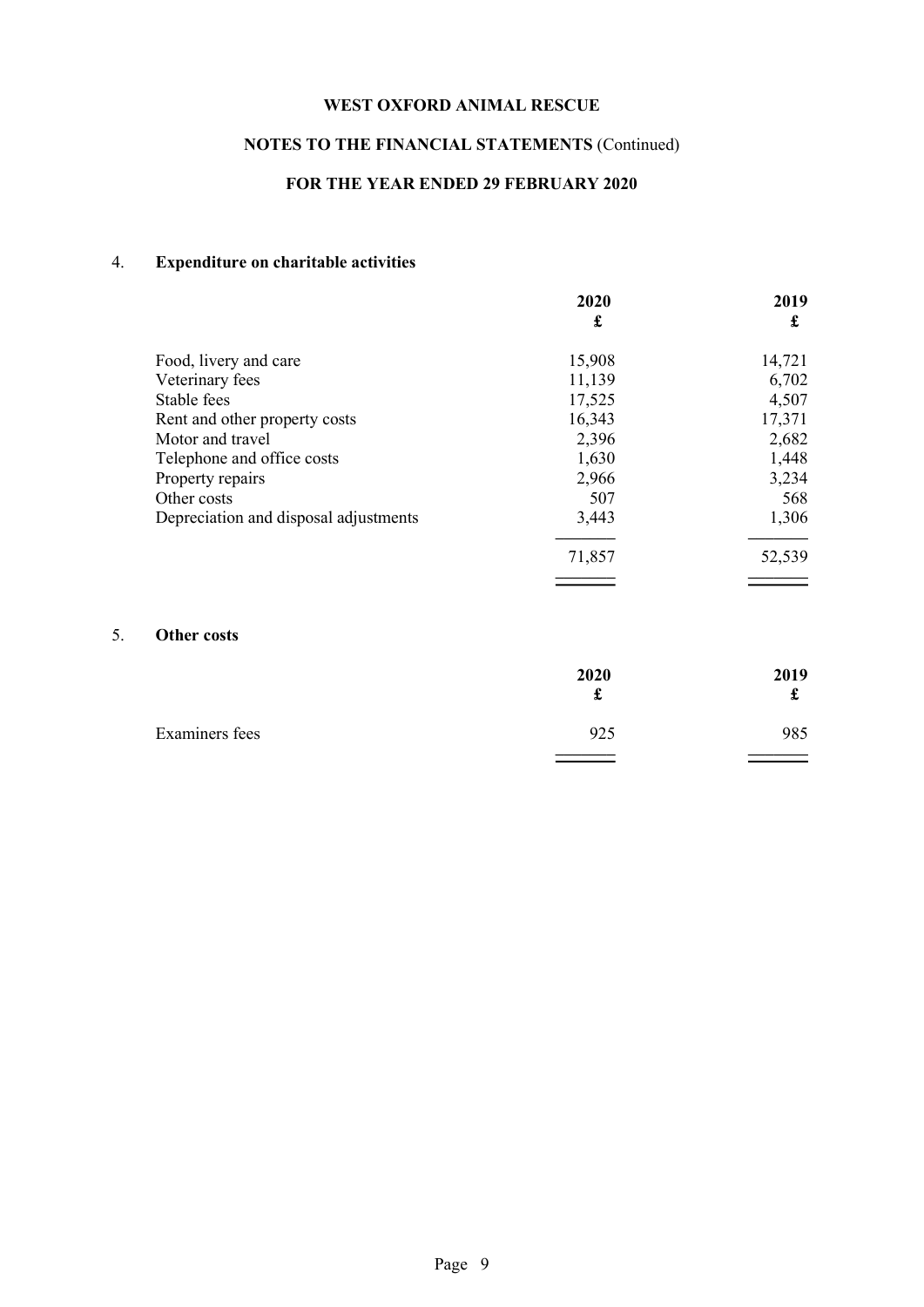# NOTES TO THE FINANCIAL STATEMENTS (Continued)

## FOR THE YEAR ENDED 29 FEBRUARY 2020

# 6. Tangible fixed assets

|    |                                                        | <b>Fixtures</b><br>and<br><b>Fittings</b><br>£  | <b>Motor</b><br><b>Vehicles</b><br>£ | <b>Total</b><br>$\mathbf f$  |
|----|--------------------------------------------------------|-------------------------------------------------|--------------------------------------|------------------------------|
|    | Cost:                                                  |                                                 |                                      |                              |
|    | At 1 March 2019<br>Additions<br>Disposals              | 31,053<br>2,618                                 | 8,824<br>21,600<br>(8, 824)          | 39,877<br>24,218<br>(8, 824) |
|    | At 29 February 2020                                    | 33,671                                          | 21,600                               | 55,271                       |
|    | Depreciation:                                          |                                                 |                                      |                              |
|    | At 1 March 2019<br>Charge for the year<br>On disposals | 25,435<br>1,647<br>$\qquad \qquad \blacksquare$ | 7,878<br>1,350<br>(7,878)            | 33,313<br>2,997<br>(7, 878)  |
|    | At 29 February 2020                                    | 27,082                                          | 1,350                                | 28,432                       |
|    | Net book value:                                        |                                                 |                                      |                              |
|    | At 29 February 2020                                    | 6,589                                           | 20,250                               | 26,839                       |
|    | At 28 February 2019                                    | 5,618                                           | 946                                  | 6,564                        |
| 7. | <b>Debtors and prepayments</b>                         |                                                 |                                      |                              |
|    | Amounts falling due within one year:                   |                                                 |                                      |                              |
|    |                                                        |                                                 | 2020<br>$\pmb{\mathfrak{L}}$         | 2019<br>£                    |
|    | Prepayments                                            |                                                 | 160                                  | 223                          |
|    | Amounts falling due after more than one year:          |                                                 |                                      |                              |
|    | Loans                                                  |                                                 | 28,350                               | 28,350                       |

–––––– ––––––